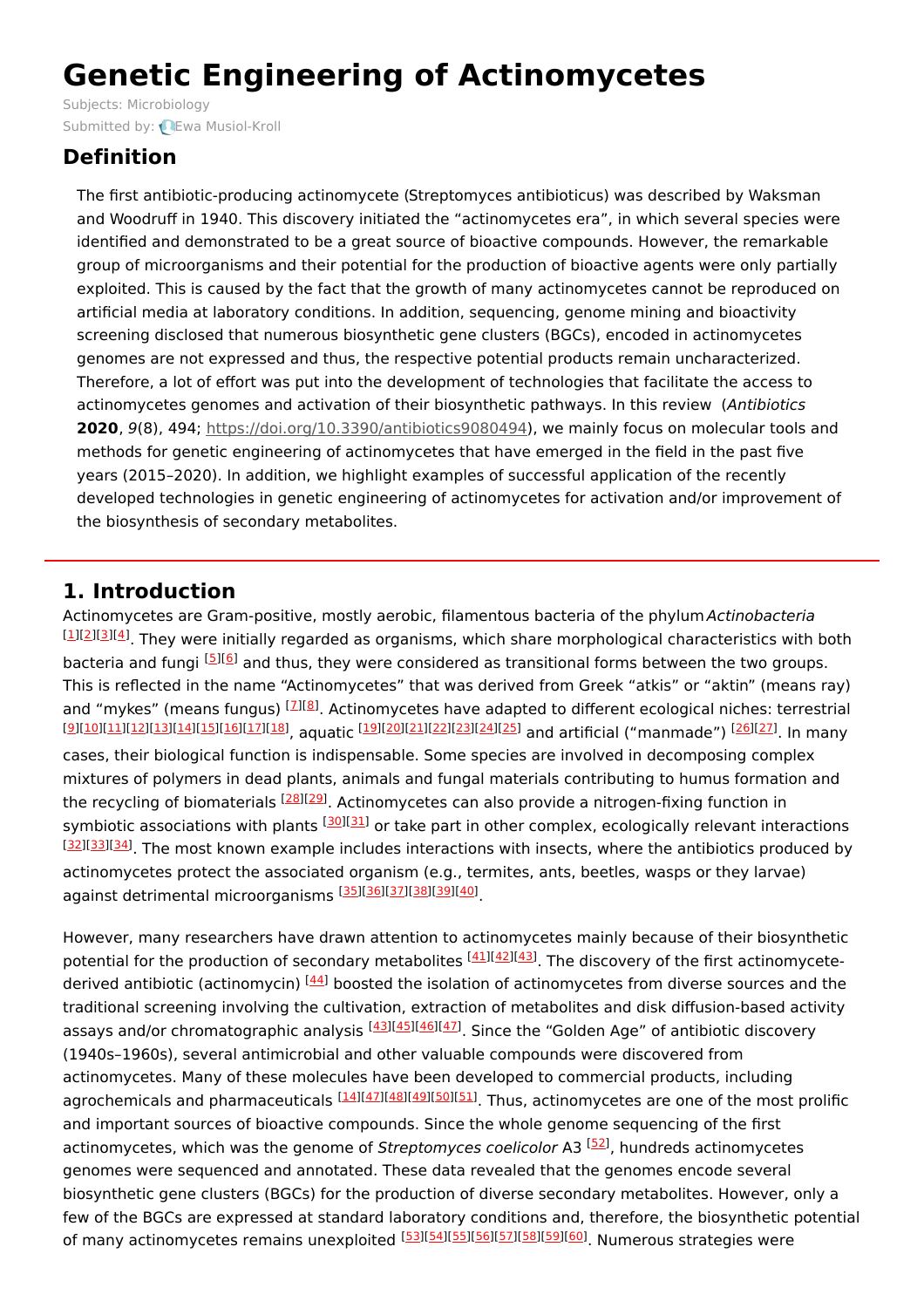developed to induce the expression of the BGCs and access the corresponding products.

## **2. Genetic Engineering of Actinomycetes**

The currently used genetic engineering strategies for activation of BGC-expression and production of the respective compounds in actinomycetes include the expression of multiple copies of the whole BGC or factors that are limiting the production, expression of activator genes, deletion of genes encoding repressors of the BGC, refactoring of the BGC by substitution or modification of native regulatory elements (e.g., promoters) and/or expression of the BGC in optimized (e.g., genome-minimized, precursor-optimized), native or heterologous hosts <sup>[\[61](#page-5-2)][\[62](#page-5-3)][\[63](#page-5-4)][\[64](#page-5-5)][\[65](#page-5-6)]</sup> (Figure 1 and Figure 2). These in vivo engineering approaches require genetic manipulation that depends on molecular tools for assembling of genetic constructs and methods for their introduction into the host. In the past four decades, several barriers were identified that retarded the process of natural product discovery from actinomycetes. Lack of compatible molecular tools, limited cloning and DNA transfer methods, DNA degradation, genetic instability, high guanine-cytosine content (GC-content) of the genomes, and different codon usage of the newly introduced foreign DNA are barriers that often prevent the genetic manipulation of actinomycetes (Figure 1).



**Figure 1.** Barriers to genetic manipulation of actinomycetes. Obstacles hindering the genetic manipulation and engineering of actinomycetes include the lack of strain-compatible tools, cloning methods for high guanine-cytosine content (GC-content) DNA sequences as well as transfer methods for introduction of the genetic constructs into the host. Furthermore, nucleic acid degradation systems present in actinomycetes and differences in codon usage may result in fragmentation of the genetic constructs and production of non-functional proteins, respectively. (Single elements of the figure (e.g., ribosome) were re-used from a previous publication <sup>[[66](#page-5-7)]</sup> with permission from the Royal Society of Chemistry.)

Therefore, enormous efforts have been undertaken to develop tools and methods to overcome these obstacles (Figure 2). Advances in sequencing technics <sup>[[67\]](#page-5-8)</sup> and bioinformatics tools for genome mining <sup>[[68](#page-5-9)]</sup> facilitate cost-effective sequencing and a fast identification of BGCs and other potential targets for genetic engineering. Molecular biology enzymes <sup>[\[69](#page-5-10)][\[70](#page-5-11)][\[71](#page-5-12)]</sup>, fast cloning strategies and synthetic biology which involves vectors and genetic parts (e.g., attachment sites, replicons, selection markers, promoters, terminators) [\[72\]](#page-5-13)[[73](#page-5-14)][\[74\]](#page-5-15)[[75](#page-5-16)][\[76\]](#page-5-17)[[77](#page-5-18)] were optimized for introduction and maintenance of additional or new genetic material in actinomycetes strains. Methods for transfer of the generated construct into the cell (e.g., protoplast transformation, conjugation) were established [[66\]](#page-5-7)[[78\]](#page-5-19).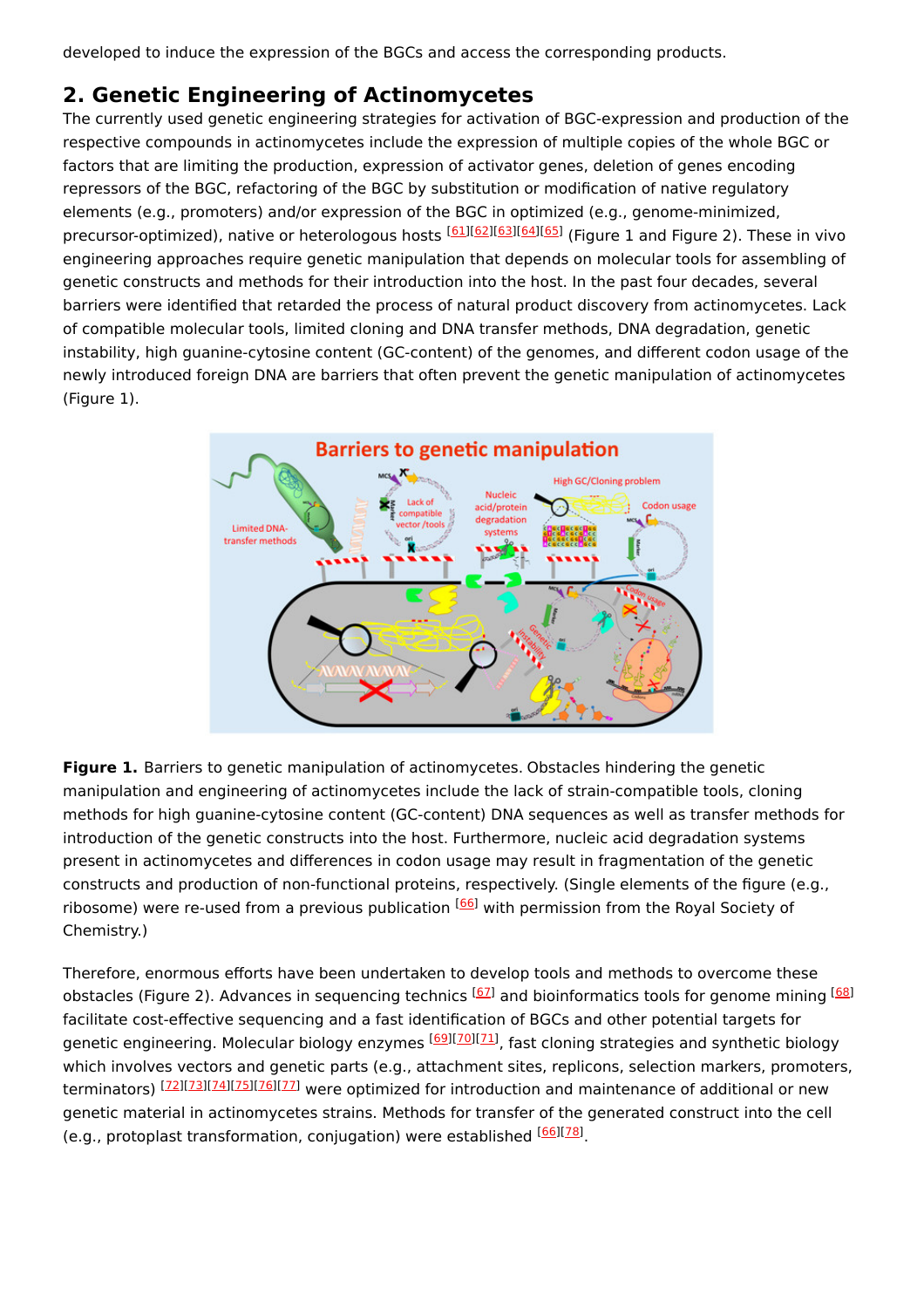

**Figure 2.** Breaking down the barriers to genetic manipulation and engineering of actinomycetes. Numerous methods and tools were developed to facilitate the genetic manipulation of actinomycetes. Suitable vectors and other vehicles (e.g., integrative and replicative systems) as well as fast and easy cloning strategies were developed to assemble genetic constructs, which are introduced into the host by using different transfer methods (e.g., conjugation and protoplast transformation). Protocols for avoiding DNA-degradation (e.g., treatment of the DNA with NaOH) and solutions for ensuring correct transcription/translation (e.g., codon usage optimization) were established. These innovations led to the generation of many gene deletions and (over)expression mutants (e.g., deletion of competitive biosynthetic pathways, overexpression of activators for activation of silent biosynthetic gene cluster (BGC)). This enormous progress facilitated the metabolic engineering of actinomycetes chassis for manufacturing bioactive natural products, including antibiotics. (Single elements of the figure (e.g., schematic representation of plasmid backbone) were re-used from a previous publication <sup>[\[66](#page-5-7)]</sup> with permission from the Royal Society of Chemistry.).

During the past five years (2015–2020) a variety of technologies and protocols for engineering of actinomycetes genomes have been established. Therefore, we believe that a summary of the recent developments (Antibiotics **2020**, 9(8), 494; <https://doi.org/10.3390/antibiotics9080494>) will be a valuable reference for the community focusing on actinomycetes and their natural products. To this end, we present an update on the molecular tools and methods for genetic engineering of actinomycetes. In the first part, details on new cloning strategies were described. The second part contains an overview on recent advances in "genetic bricks" and molecular tools for genetic manipulation of actinomycetes. As there is tremendous progress in the development of cloning strategies and CRISPR/Cas (clustered regularly interspaced short palindromic repeats/CRISPR associated)-based tools, these two sections have a "lexicon-like" structure. This should ensure an easy and time-saving search for the diverse tools and their explanation.

#### **References**

- <span id="page-2-0"></span>1. Nouioui, I.; Carro, L.; Garcia-Lopez, M.; Meier-Kolthoff, J.P.; Woyke, T.; Kyrpides, N.C.; Pukall, R.; Klenk, H.P.; Goodfellow, M.; Goker, M. Genome-Based Taxonomic Classification of the Phylum Actinobacteria. Front. Microbiol. 2018, 9.
- <span id="page-2-1"></span>2. Whitman, W.; Goodfellow, M.; Kämpfer, P.; Busse, H.-J.; Trujillo, M.; Ludwig, W.; Suzuki, K.-I.; Parte, A. Bergey's Manual of Systematic Bacteriology, "the Actinobacteria", 2nd ed.; Springer-Verlag: New York, NY, USA, 2012; pp. 1–2083.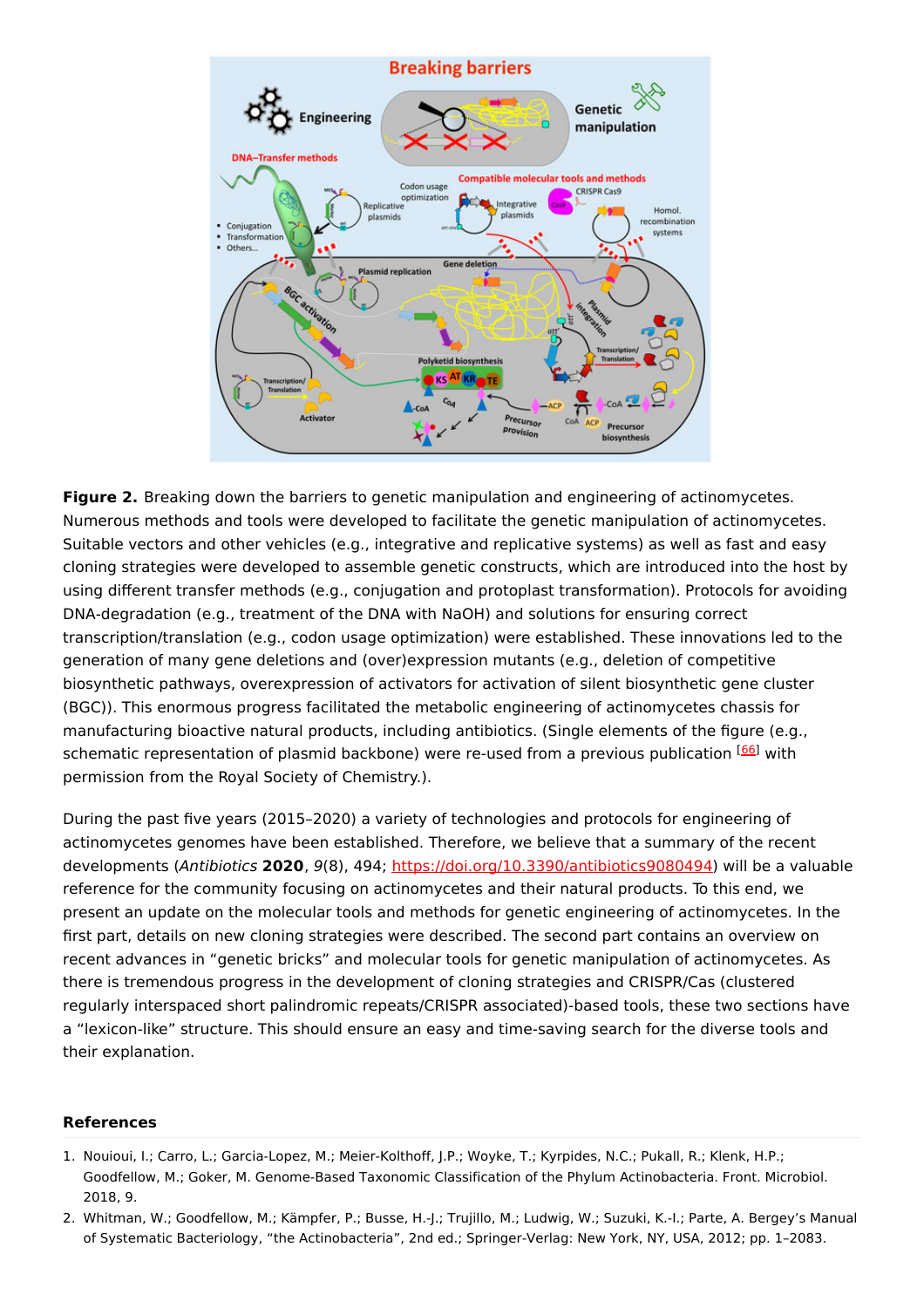- <span id="page-3-0"></span>3. Gao, B.; Gupta, R.S. Phylogenetic Framework and Molecular Signatures for the Main Clades of the Phylum Actinobacteria. Microbiol. Mol. Biol. Rev. 2012, 76, 66–112.
- <span id="page-3-1"></span>4. Verma, M.; Lal, D.; Kaur, J.; Saxena, A.; Kaur, J.; Anand, S.; Lal, R. Phylogenetic Analyses of Phylum Actinobacteria Based on Whole Genome Sequences. Res. Microbiol. 2013, 164, 718–728.
- <span id="page-3-2"></span>5. Waksman, S.A. Studies in the Metabolism of Actinomycetes: Part II. J. Bacteriol. 1919, 4, 307–330.
- <span id="page-3-3"></span>6. Waksman, S.A. Studies in the Metabolism of Actinomycetes: Part I. J. Bacteriol. 1919, 4, 189–216.
- <span id="page-3-4"></span>7. Waksman, S.A. On the Classification of Actinomycetes. J. Bacteriol. 1940, 39, 549–558.
- <span id="page-3-5"></span>8. Barka, E.A.; Vatsa, P.; Sanchez, L.; Gaveau-Vaillant, N.; Jacquard, C.; Meier-Kolthoff, J.P.; Klenk, H.P.; Clement, C.; Ouhdouch, Y.; Van Wezel, G.P. Taxonomy, Physiology, and Natural Products of Actinobacteria. Microbiol. Mol. Biol. Rev. 2016, 80, 1–43.
- <span id="page-3-6"></span>9. Goodfellow, M.; Nouioui, I.; Sanderson, R.; Xie, F.; Bull, A.T. Rare Taxa and Dark Microbial Matter: Novel Bioactive Actinobacteria Abound in Atacama Desert Soils. Antonie Van Leeuwenhoek 2018, 111, 1315–1332.
- <span id="page-3-7"></span>10. Singh, R.; Dubey, A.K. Diversity and Applications of Endophytic Actinobacteria of Plants in Special and Other Ecological Niches. Front. Microbiol. 2018, 9, 1767.
- <span id="page-3-8"></span>11. Guo, X.; Liu, N.; Li, X.; Ding, Y.; Shang, F.; Gao, Y.; Ruan, J.; Huang, Y. Red Soils Harbor Diverse Culturable Actinomycetes That Are Promising Sources of Novel Secondary Metabolites. Appl. Environ. Microbiol. 2015, 81, 3086– 3103.
- <span id="page-3-9"></span>12. Jackson, T.A. Fossil Actinomycetes in Middle Precambrian Glacial Varves. Science 1967, 155, 1003–1005.
- <span id="page-3-10"></span>13. Poomthongdee, N.; Duangmal, K.; Pathom-aree, W. Acidophilic Actinomycetes from Rhizosphere Soil: Diversity and Properties Beneficial to Plants. J. Antibiot. (Tokyo) 2015, 68, 106–114.
- <span id="page-3-11"></span>14. Matsumoto, A.; Takahashi, Y. Endophytic Actinomycetes: Promising Source of Novel Bioactive Compounds. J. Antibiot. (Tokyo) 2017, 70, 514–519.
- <span id="page-3-12"></span>15. Chouvenc, T.; Elliott, M.L.; Sobotnik, J.; Efstathion, C.A.; Su, N.Y. The Termite Fecal Nest: A Framework for the Opportunistic Acquisition of Beneficial Soil Streptomyces (Actinomycetales: Streptomycetaceae). Environ. Entomol. 2018, 47, 1431–1439.
- <span id="page-3-13"></span>16. Scott, J.J.; Oh, D.C.; Yuceer, M.C.; Klepzig, K.D.; Clardy, J.; Currie, C.R. Bacterial Protection of Beetle-Fungus Mutualism. Science 2008, 322, 63.
- <span id="page-3-14"></span>17. Zaher, F.; Isenberg, H.D.; Rosenfeld, M.H.; Schatz, A. The Distribution of Soil Actinomycetes Antagonistic to Protozoa. J. Parasitol. 1953, 39, 33–37.
- <span id="page-3-15"></span>18. Takasuka, T.E.; Book, A.J.; Lewin, G.R.; Currie, C.R.; Fox, B.G. Aerobic Deconstruction of Cellulosic Biomass by an Insect-Associated Streptomyces. Sci. Rep. 2013, 3, 1030.
- <span id="page-3-16"></span>19. Yang, T.; Yamada, K.; Zhou, T.; Harunari, E.; Igarashi, Y.; Terahara, T.; Kobayashi, T.; Imada, C. Akazamicin, a Cytotoxic Aromatic Polyketide from Marine-Derived Nonomuraea Sp. J. Antibiot. (Tokyo) 2019, 72, 202–209.
- <span id="page-3-17"></span>20. Iniyan, A.M.; Sudarman, E.; Wink, J.; Kannan, R.R.; Vincent, S.G.P. Ala-Geninthiocin, a New Broad Spectrum Thiopeptide Antibiotic, Produced by a Marine Streptomyces Sp. Icn19. J. Antibiot. (Tokyo) 2019, 72, 99–105.
- <span id="page-3-18"></span>21. Jiang, C.; Xu, L. Diversity of Aquatic Actinomycetes in Lakes of the Middle Plateau, Yunnan, China. Appl. Environ. Microbiol. 1996, 62, 249–253.
- <span id="page-3-19"></span>22. Lee, G.C.; Kim, Y.S.; Kim, M.J.; Oh, S.A.; Choi, I.; Choi, J.; Park, J.G.; Chong, C.K.; Kim, Y.Y.; Lee, K.; et al. Presence, Molecular Characteristics and Geosmin Producing Ability of Actinomycetes Isolated from South Korean Terrestrial and Aquatic Environments. Water Sci. Technol. 2011, 63, 2745–2751.
- <span id="page-3-20"></span>23. Saadoun, I.; Hameed, K.M.; Moussauui, A. Characterization and Analysis of Antibiotic Activity of Some Aquatic Actinomycetes. Microbios. 1999, 99, 173–179.
- <span id="page-3-21"></span>24. Ueda, J.Y.; Khan, S.T.; Takagi, M.; Shin-ya, K. Jbir-58, A New Salicylamide Derivative, Isolated from a Marine Sponge-Derived Streptomyces Sp. Spd081030me-02. J. Antibiot. (Tokyo) 2010, 63, 267–269.
- <span id="page-3-22"></span>25. El-Hawary, S.S.; Sayed, A.M.; Mohammed, R.; Khanfar, M.A.; Rateb, M.E.; Mohammed, T.A.; Hajjar, D.; Hassan, H.M.; Gulder, T.A.M.; Abdelmohsen, U.R. New Pim-1 Kinase Inhibitor from the Co-Culture of Two Sponge-Associated Actinomycetes. Front. Chem. 2018, 6, 538.
- <span id="page-3-23"></span>26. Mehbub, M.F.; Tanner, J.E.; Barnett, S.J.; Franco, C.M.; Zhang, W. The Role of Sponge-Bacteria Interactions: The Sponge Aplysilla rosea Challenged by Its Associated Bacterium Streptomyces act-52a in a Controlled Aquarium System. Appl. Microbiol. Biotechnol. 2016, 100, 10609–10626.
- <span id="page-3-24"></span>27. Minas, W.; Bailey, J.E.; Duetz, W. Streptomycetes in Micro-Cultures: Growth, Production of Secondary Metabolites, and Storage and Retrieval in the 96-Well Format. Antonie Van Leeuwenhoek 2000, 78, 297–305.
- <span id="page-3-25"></span>28. Bhatti, A.A.; Haq, S.; Bhat, R.A. Actinomycetes Benefaction Role in Soil and Plant Health. Microb. Pathog. 2017, 111, 458–467.
- <span id="page-3-26"></span>29. Saini, A.; Aggarwal, N.K.; Sharma, A.; Yadav, A. Actinomycetes: A Source of Lignocellulolytic Enzymes. Enzyme Res. 2015, 2015.
- <span id="page-3-27"></span>30. Sellstedt, A.; Richau, K.H. Aspects of Nitrogen-Fixing Actinobacteria, in Particular Free-Living and Symbiotic Frankia. FEMS Microbiol. Lett. 2013, 342, 179–186.
- <span id="page-3-28"></span>31. Dahal, B.; NandaKafle, G.; Perkins, L.; Brozel, V.S. Diversity of Free-Living Nitrogen Fixing Streptomyces in Soils of the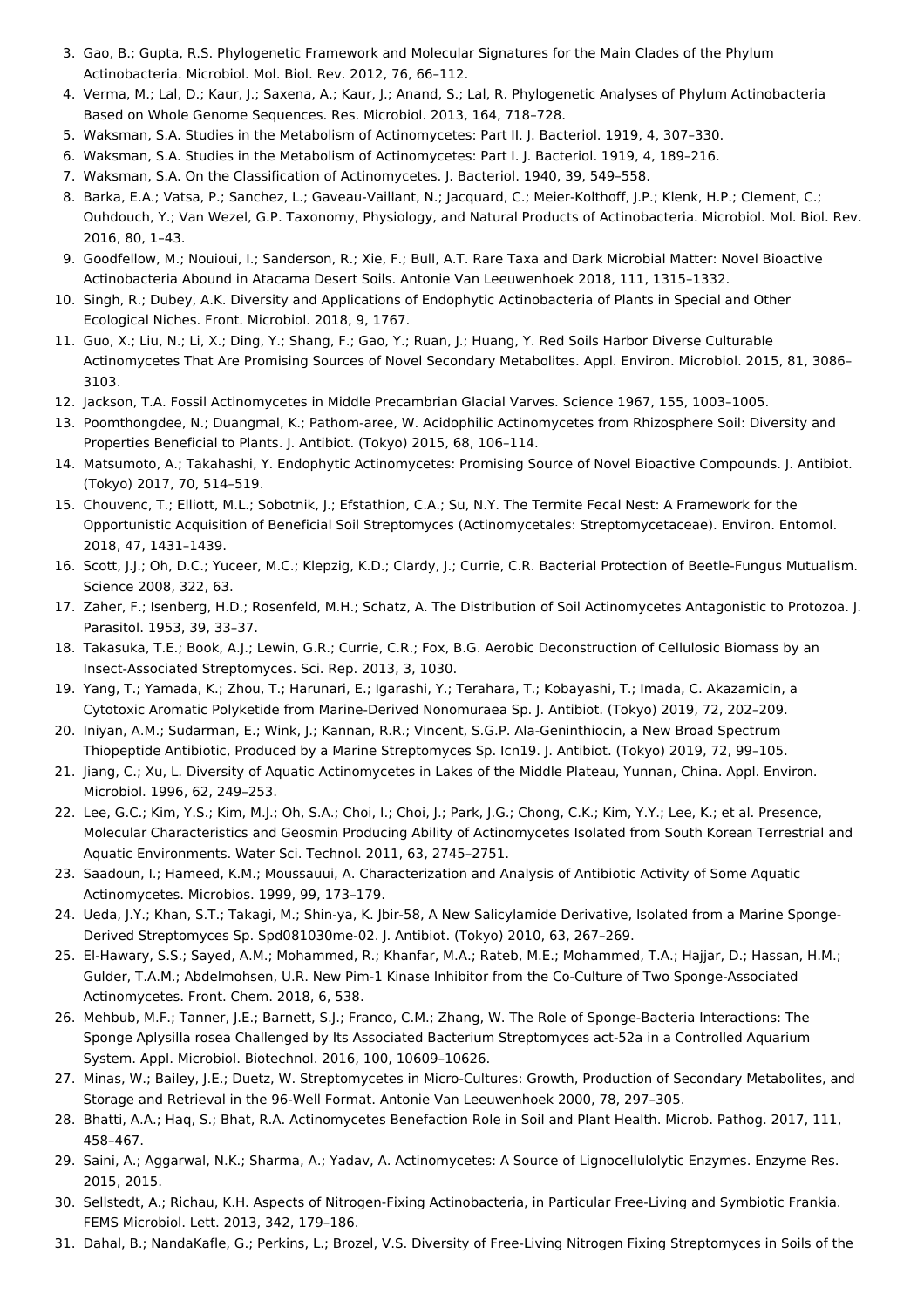<span id="page-4-0"></span>Badlands of South Dakota. Microbiol. Res. 2017, 195, 31–39.

- 32. Liu, C.; Jiang, Y.; Wang, X.; Chen, D.; Chen, X.; Wang, L.; Han, L.; Huang, X.; Jiang, C. Diversity, Antimicrobial Activity, and Biosynthetic Potential of Cultivable Actinomycetes Associated with Lichen Symbiosis. Microb. Ecol. 2017, 74, 570– 584.
- <span id="page-4-1"></span>33. Li, H.; Sosa-Calvo, J.; Horn, H.A.; Pupo, M.T.; Clardy, J.; Rabeling, C.; Schultz, T.R.; Currie, C.R. Convergent Evolution of Complex Structures for Ant-Bacterial Defensive Symbiosis in Fungus-Farming Ants. Proc. Natl. Acad. Sci. USA 2018, 115, 10720–10725.
- <span id="page-4-2"></span>34. Van der Meij, A.; Willemse, J.; Schneijderberg, M.A.; Geurts, R.; Raaijmakers, J.M.; Van Wezel, G.P. Inter- and Intracellular Colonization of Arabidopsis Roots by Endophytic Actinobacteria and the Impact of Plant Hormones on Their Antimicrobial Activity. Antonie Van Leeuwenhoek 2018, 111, 679–690.
- <span id="page-4-3"></span>35. Kaltenpoth, M.; Yildirim, E.; Gurbuz, M.F.; Herzner, G.; Strohm, E. Refining the Roots of the Beewolf-Streptomyces Symbiosis: Antennal Symbionts in the Rare Genus Philanthinus (Hymenoptera, Crabronidae). Appl. Environ. Microbiol. 2012, 78, 822–827.
- <span id="page-4-4"></span>36. Kaltenpoth, M. Actinobacteria as Mutualists: General Healthcare for Insects? Trends Microbiol. 2009, 17, 529–535.
- <span id="page-4-5"></span>37. Kurtboke, D.I.; French, J.R.; Hayes, R.A.; Quinn, R.J. Eco-Taxonomic Insights into Actinomycete Symbionts of Termites for Discovery of Novel Bioactive Compounds. Adv. Biochem. Eng. Biotechnol. 2015, 147, 111–135.
- <span id="page-4-6"></span>38. Visser, A.A.; Nobre, T.; Currie, C.R.; Aanen, D.K.; Poulsen, M. Exploring the Potential for Actinobacteria as Defensive Symbionts in Fungus-Growing Termites. Microb. Ecol. 2012, 63, 975–985.
- <span id="page-4-7"></span>39. Kim, K.H.; Ramadhar, T.R.; Beemelmanns, C.; Cao, S.; Poulsen, M.; Currie, C.R.; Clardy, J. Natalamycin A, an Ansamycin from a Termite-Associated Streptomyces Sp. Chem. Sci. 2014, 5, 4333–4338.
- <span id="page-4-8"></span>40. Beemelmanns, C.; Ramadhar, T.R.; Kim, K.H.; Klassen, J.L.; Cao, S.; Wyche, T.P.; Hou, Y.; Poulsen, M.; Bugni, T.S.; Currie, C.R.; et al. Macrotermycins A-D, Glycosylated Macrolactams from a Termite-Associated Amycolatopsis Sp. M39. Org. Lett. 2017, 19, 1000–1003.
- <span id="page-4-9"></span>41. Robertsen, H.L.; Musiol-Kroll, E.M. Actinomycete-Derived Polyketides as a Source of Antibiotics and Lead Structures for the Development of New Antimicrobial Drugs. Antibiotics (Basel) 2019, 8, 157.
- <span id="page-4-10"></span>42. Subramani, R.; Sipkema, D. Marine Rare Actinomycetes: A Promising Source of Structurally Diverse and Unique Novel Natural Products. Mar. Drugs 2019, 17, 249.
- <span id="page-4-11"></span>43. Genilloud, O. Actinomycetes: Still a Source of Novel Antibiotics. Nat. Prod. Rep. 2017, 34, 1203–1232.
- <span id="page-4-12"></span>44. Waksman, S.A.; Woodruff, H.B. Actinomyces antibioticus, a New Soil Organism Antagonistic to Pathogenic and Non-Pathogenic Bacteria. J. Bacteriol. 1941, 42, 231–249.
- <span id="page-4-13"></span>45. Hug, J.J.; Bader, C.D.; Remskar, M.; Cirnski, K.; Muller, R. Concepts and Methods to Access Novel Antibiotics from Actinomycetes. Antibiotics (Basel) 2018, 7, 44.
- <span id="page-4-14"></span>46. Lewis, K. The Science of Antibiotic Discovery. Cell 2020, 181, 29–45.
- <span id="page-4-15"></span>47. Van der Meij, A.; Worsley, S.F.; Hutchings, M.I.; Van Wezel, G.P. Chemical Ecology of Antibiotic Production by Actinomycetes. FEMS Microbiol. Rev. 2017, 41, 392–416.
- <span id="page-4-16"></span>48. Nett, M.; Ikeda, H.; Moore, B.S. Genomic Basis for Natural Product Biosynthetic Diversity in the Actinomycetes. Nat. Prod. Rep. 2009, 26, 1362–1384.
- <span id="page-4-17"></span>49. Takahashi, Y.; Nakashima, T. Actinomycetes, an Inexhaustible Source of Naturally Occurring Antibiotics. Antibiotics (Basel) 2018, 7, 45.
- <span id="page-4-18"></span>50. Landwehr, W.; Wolf, C.; Wink, J. Actinobacteria and Myxobacteria-Two of the Most Important Bacterial Resources for Novel Antibiotics. Curr. Top. Microbiol. Immunol. 2016, 398, 273–302.
- <span id="page-4-19"></span>51. Dhakal, D.; Pokhrel, A.R.; Shrestha, B.; Sohng, J.K. Marine Rare Actinobacteria: Isolation, Characterization, and Strategies for Harnessing Bioactive Compounds. Front. Microbiol. 2017, 8, 1106.
- <span id="page-4-20"></span>52. Bentley, S.D.; Chater, K.F.; Cerdeno-Tarraga, A.M.; Challis, G.L.; Thomson, N.R.; James, K.D.; Harris, D.E.; Quail, M.A.; Kieser, H.; Harper, D.; et al. Complete Genome Sequence of the Model Actinomycete Streptomyces coelicolor A3(2). Nature 2002, 417, 141–147.
- <span id="page-4-21"></span>53. Baral, B.; Akhgari, A.; Metsa-Ketela, M. Activation of Microbial Secondary Metabolic Pathways: Avenues and Challenges. Synth. Syst. Biotechnol. 2018, 3, 163–178.
- <span id="page-4-22"></span>54. Onaka, H. Novel Antibiotic Screening Methods to Awaken Silent or Cryptic Secondary Metabolic Pathways in Actinomycetes. J. Antibiot. (Tokyo) 2017, 70, 865–870.
- <span id="page-4-23"></span>55. Ochi, K.; Hosaka, T. New Strategies for Drug Discovery: Activation of Silent or Weakly Expressed Microbial Gene Clusters. Appl. Microbiol. Biotechnol. 2013, 97, 87–98.
- <span id="page-4-24"></span>56. Becerril, A.; Alvarez, S.; Brana, A.F.; Rico, S.; Diaz, M.; Santamaria, R.I.; Salas, J.A.; Mendez, C. Uncovering Production of Specialized Metabolites by Streptomyces argillaceus: Activation of Cryptic Biosynthesis Gene Clusters Using Nutritional and Genetic Approaches. PLoS One 2018, 13, e0198145.
- <span id="page-4-25"></span>57. Liu, Y.; Wei, W.P.; Ye, B.C. High GC Content Cas9-Mediated Genome-Editing and Biosynthetic Gene Cluster Activation in Saccharopolyspora erythraea. ACS Synth. Biol. 2018, 7, 1338–1348.
- <span id="page-4-26"></span>58. Xu, J.; Zhang, J.; Zhuo, J.; Li, Y.; Tian, Y.; Tan, H. Activation and Mechanism of a Cryptic Oviedomycin Gene Cluster Via the Disruption of a Global Regulatory Gene, adpA, in Streptomyces ansochromogenes. J. Biol. Chem. 2017, 292,